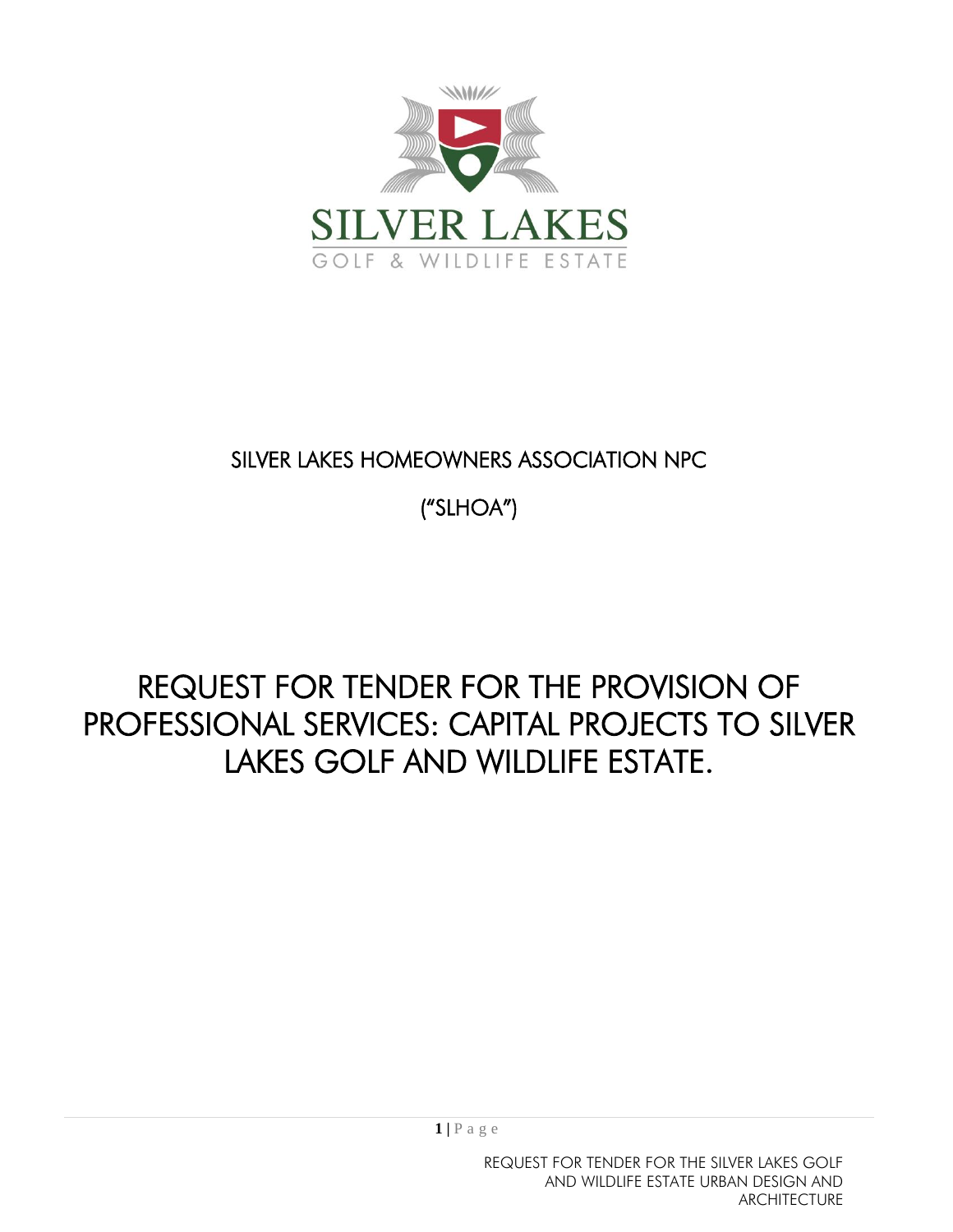### FORM OF TENDER

The Board of Directors Silver Lakes Homeowners Association NPC (SLHOA) Dear Sirs/ Madams,

Having examined the conditions set in the Requirements for Tendering, Schedule of Information, Tender Specifications and acquainted ourselves with the Memorandum of Agreement, we offer our services as a company to manage Upgrade and new key capital projects on the Estate involving:

- Concept Site Development Plans for key projects
- Architectural vision (3D renderings)
- Spatial layout/design

Note:

- This offer shall be valid for 30 calendar days from the date of tender closing.
- The offer is for the below set projects:
	- Entrance gate (Solomon Mahlangu)
	- Entrance gate (Lynnwood)
	- Boundary wall
	- Upgrade to Clubhouse facility/layout
	- Members bar
	- Bowling green (new)
	- Recreational facility for teenagers (new)
	- HOA Management centre

| For and on behalf of:                                                           |      |  |
|---------------------------------------------------------------------------------|------|--|
| Name of Firm:                                                                   |      |  |
| Address:                                                                        |      |  |
| Telephone No:                                                                   |      |  |
| Fax No:                                                                         |      |  |
| E-mail:                                                                         |      |  |
| Date:                                                                           | 2022 |  |
|                                                                                 |      |  |
|                                                                                 |      |  |
| Signature (by authorized representative):<br>Name of signatory (block letters): |      |  |

Official Stamp of Tenderer: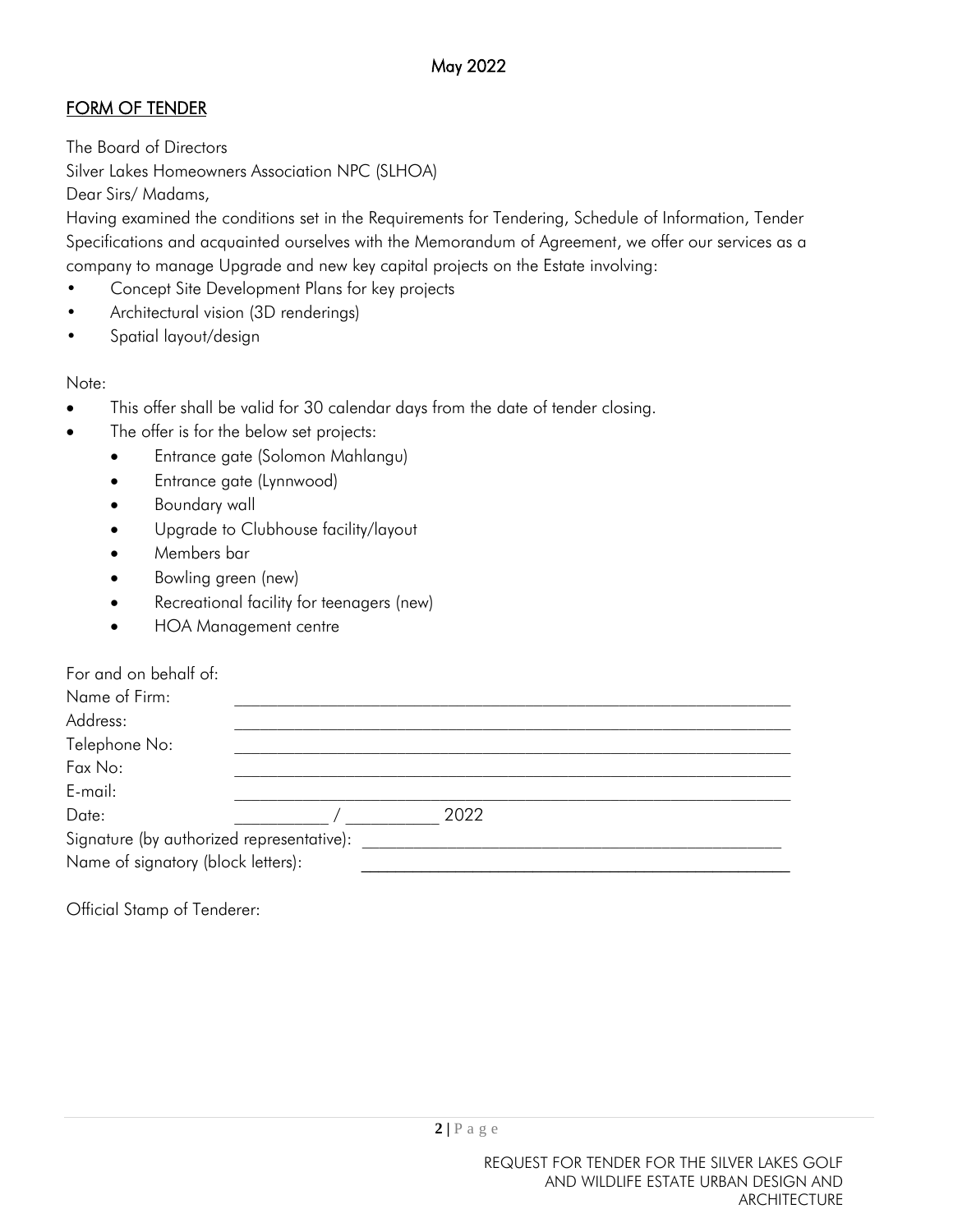#### 1. RESPONDENT'S INFORMATION

#### Business Details

| Registered Name of Organisation:                     |  |
|------------------------------------------------------|--|
| VAT Registration Number:                             |  |
| <b>Company Registration Number:</b>                  |  |
| Physical Address:                                    |  |
| Telephone Number:                                    |  |
| Facsimile Number:                                    |  |
| E-mail Address:                                      |  |
| Date of Commencement of Business:                    |  |
| Other companies who make use of our<br>publications: |  |

#### 2. REQUIREMENTS FOR TENDERING

All tenderers shall note the following:

- 2.1 This closed tender for the professional services should not be construed as, and does not constitute an offer from the SLHOA.
- 2.2 Respondents should complete this document in full and the SLHOA may draw a negative inference in the event of failure to do so which could disqualify a Respondent. Failure to follow all tender submission preparation instructions may cause the proposal to be discarded.
- 2.3 Respondents can attach annexures to the tender as additional information in response to the tender. Such annexures are to contain clear cross references to the relevant section in the tender.
- 2.4 Completed tenders must be emailed to [secretary@silverlakes.co.za,](mailto:secretary@silverlakes.co.za) clearly marked TENDER FOR THE PROVISION OF PROFESSIONAL SERVICES: CAPITAL PROJECTS TO SILVER LAKES GOLF AND WILDLIFE ESTATE, by no later than 31 May 2022. Any late submissions will not be considered. No debates regarding late submissions will be entered into and the SLHOA's decision in this regard is final. The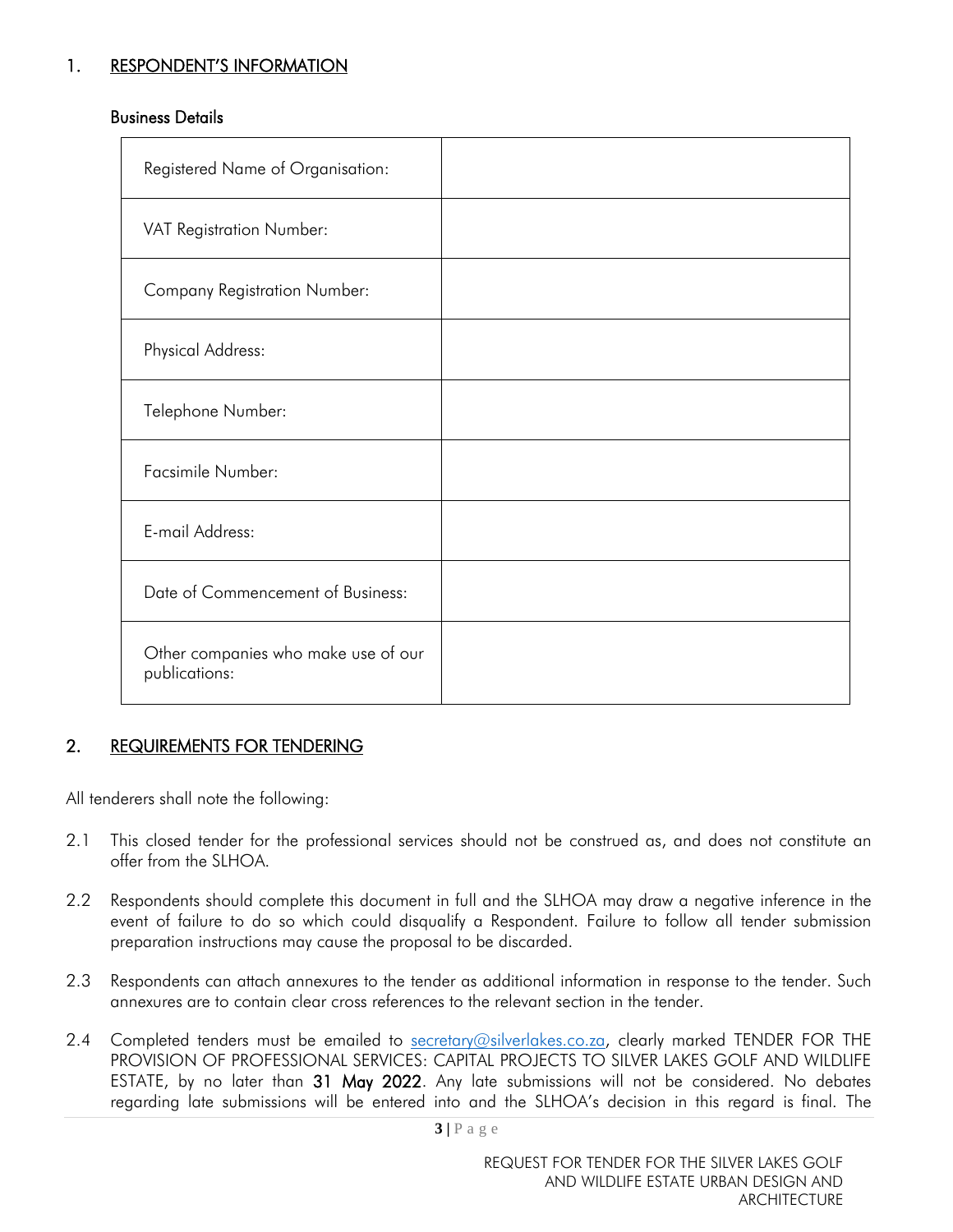SLHOA will respond to reasonable requests for additional information relating to the tender provided that such requests are submitted timeously.

- 2.5 All expenses for the preparation of the tender submission are the responsibility of the Respondent. There is no fee to participate in this tender process.
- 2.6 Any person signing in a representative capacity shall attach to this document a certified copy of the resolution by the entity on whose behalf the signatory is acting. The signatory by his signature to this document confirms such authority.
- 2.7 Any Respondent completing the tender does so at their own risk. Before doing so they must acquaint themselves with any specifications, conditions, requirements and the SLHOA shall not be liable in any way whatsoever for failure by the Respondent to do so.
- 2.8 By submitting a tender the Respondents agree to afford the SLHOA the opportunity to visit the business premises or reference sites of the Respondents in order to inspect facilities, meet key personnel and to perform due diligence audits if the SLHOA so decides.
- 2.9 The SLHOA reserves the right to make inquiries into the Respondent's financial stability and other infrastructure aspects. In submitting this document, Respondents agree to the financial inquiries.
- 2.10 In the event of any conflict or potential conflict of interest the Respondent must declare it. Failure to do so will disqualify any Respondent and in the event of such Respondent being appointed as a service provider the SLHOA will have the right to terminate any agreement immediately.
- 2.11 The SLHOA's decision regarding the evaluation of tenders is final and no communication will be entered into regarding the decision. The SLHOA shall have no obligation to provide reasons for the selection of the successful service provider.
- 2.12 The SLHOA shall inform the unsuccessful Respondents via e-mail.
- 2.13 The information contained in this tender is confidential and may not be used for whatever reasons without written permission from the SLHOA. Similarly, the SLHOA will treat the information provided by Respondents as confidential and not release the information to third parties without permission from the Respondents in question. This document is released for the sole purpose of responding to this tender and must be considered confidential. In addition, the use, reproduction or disclosure of the requirements, specifications or other material in this tender is strictly prohibited. Respondents will undertake to hold in confidence and use their best mechanisms to prevent disclosures of any information, confidential or otherwise, concerning the technology, know-how, affairs or business matters of the SLHOA or any party towards whom the SLHOA is obliged to confidentiality, which may become known to the Respondent or the Respondents representatives during their association with the SLHOA and not disclose such information to any third party without the SLHOA's prior written approval thereof.
- 2.14 Respondents submitting proposals in response to this tender are requested not to discuss this tender outside of those people within the company who are required to participate in the response. Any public release of information about participation in this tender will disqualify that Respondent. Any further public release of information relating to the agreement may result in termination of the agreement.
- 2.15 The information contained in the tender has been prepared by the SLHOA in good faith based on information on hand. However, neither the SLHOA or any of their respective directors, officers, employees, agents or representatives make any representation or warranty or give any undertaking, express or implied,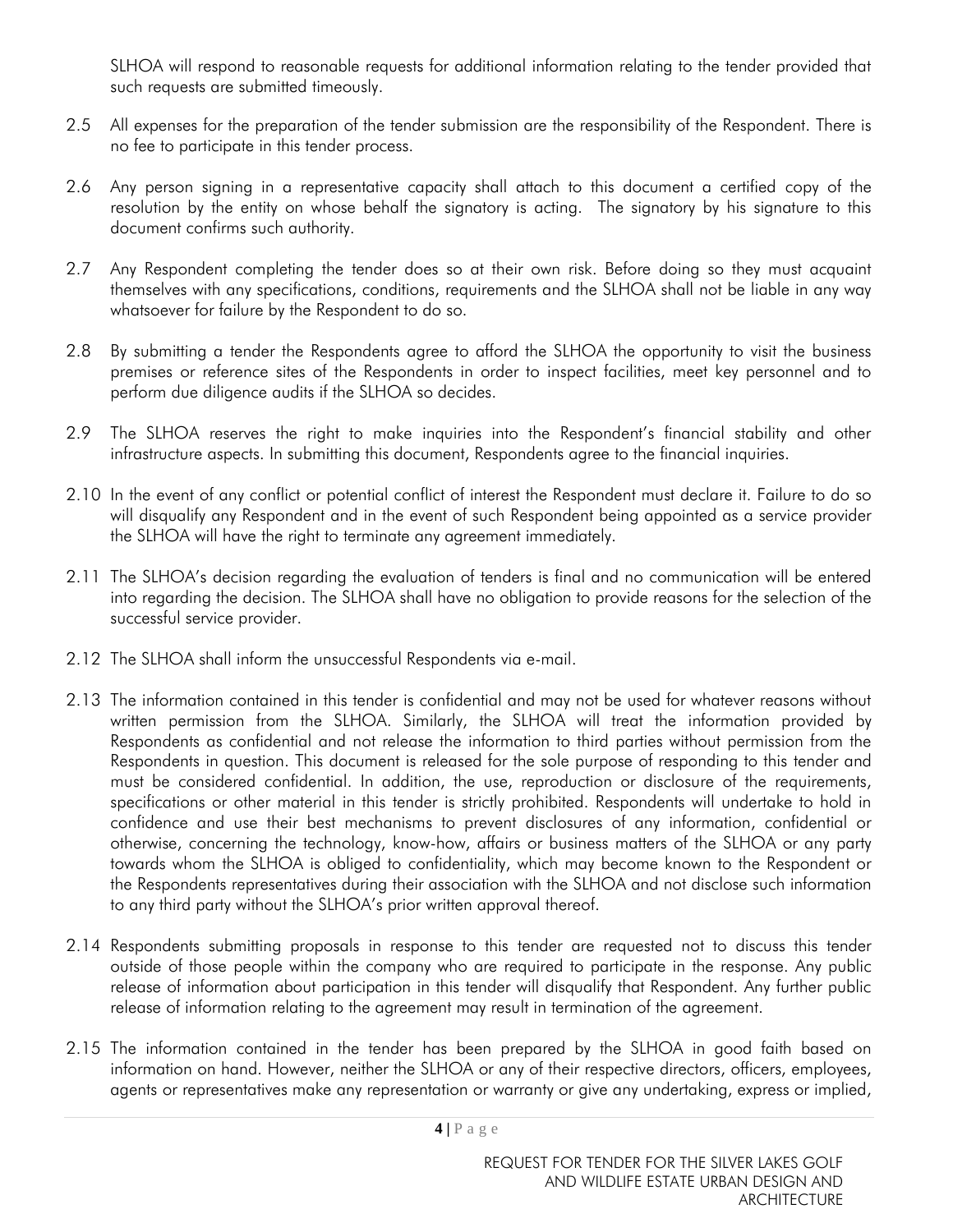or accept any responsibility or liability whatsoever, as to the content, accuracy or completeness of the information contained in this tender, or any other written or oral information made available in connection with the tender and nothing contained herein is, or shall be relied upon as, a promise or representation, whether as to the past or the future.

- 2.16 This tender contains to the best of our knowledge all the information that may be required to evaluate a possible submission of a response by Respondents. However, should Respondents need clarification around the content of this tender these should be requested at the planned Question and Answer Session on Monday 23 May at 10h00.
- 2.17 No Respondent shall have any rights, expressed or implied, with respect to any implementation of the solution as a result of receipt of the tender or their participation in the tender process.
- 2.18 The SLHOA reserves the right, in its sole discretion, to withdraw by notice to Respondents any aspect of the tender, to terminate any party's participation in the tender process or to accept or reject any response on notice to the Respondents without liability to any party.
- 2.19 The SLHOA expressly reserves the right to request clarification on any aspect of a response from a Respondent, amend the tender process in its sole discretion and to select and appoint a supplier.
- 2.20 All proposals submitted become the property of the SLHOA and will not be returned to Respondents.
- 2.21 The Respondent warrants that all relevant documents shall be deemed to have been signed by a signatory duly authorised to do so. The Tenderer will submit with his Tender the resolution of the Tenderers partners or directors in which the authority of the signatory is confirmed.

#### 3. SCHEDULE OF INFORMATION

#### 3.1 INTRODUCTION

- 3.1.1 This section must be fully completed by all tenderers and will be read in conjunction with the Conditions of Contract. Failure to complete any part or the whole of this section may result in the tender being found to be non-responsive and therefore disqualified.
- 3.1.2 Any false or incorrect information furnished by the tenderer in this section will lead to immediate disqualification or termination of the contract.

#### 3.2 BUSINESS DETAILS OF SERVICE PROVIDER

| 3.2.6 Fax Number: 2008 2010 12:00 12:00 12:00 12:00 12:00 12:00 12:00 12:00 12:00 12:00 12:00 12:00 1 |
|-------------------------------------------------------------------------------------------------------|
|                                                                                                       |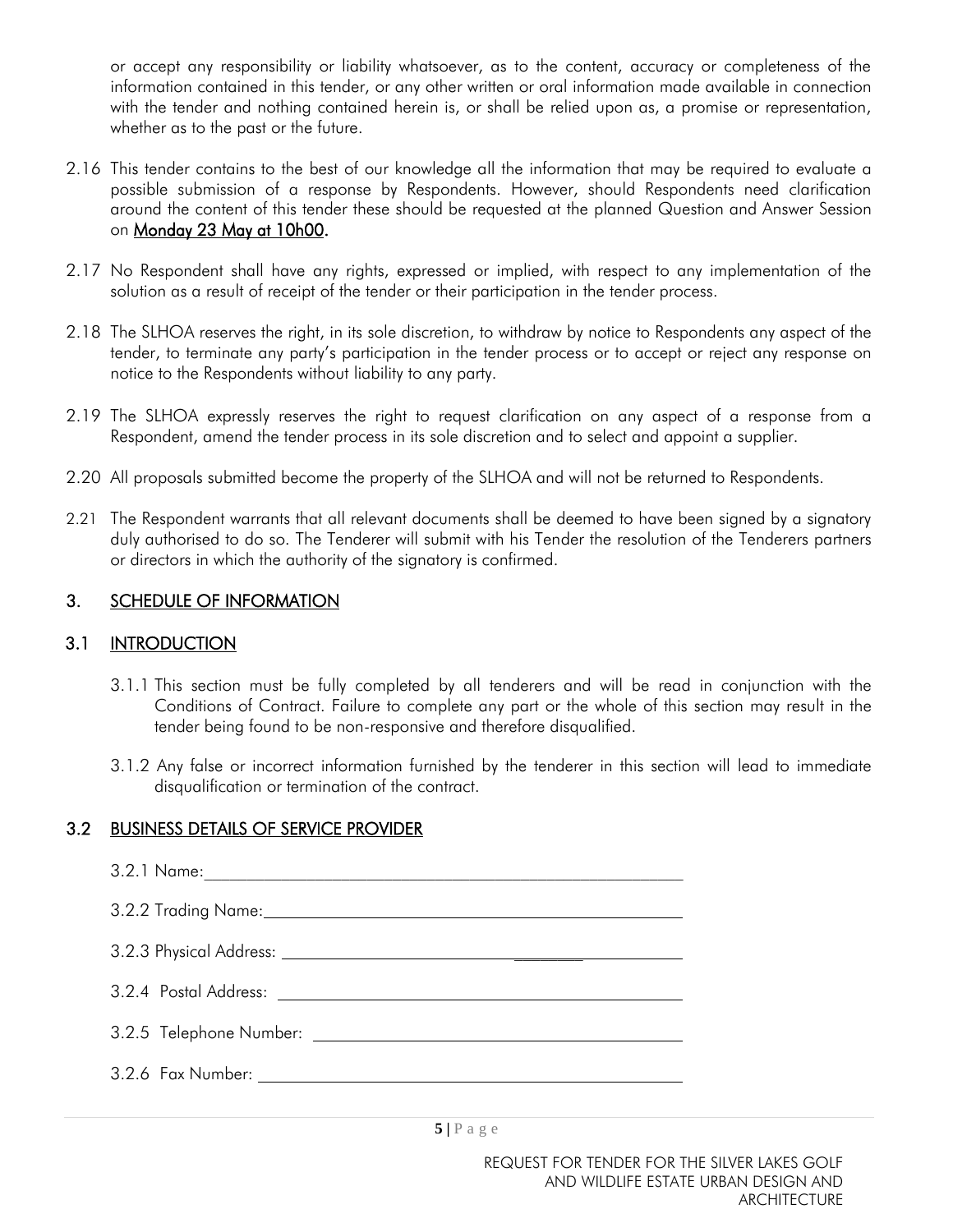| 3.2.8 Contact Person: The Second Second Second Second Second Second Second Second Second Second Second Second Second Second Second Second Second Second Second Second Second Second Second Second Second Second Second Second |  |  |  |  |
|-------------------------------------------------------------------------------------------------------------------------------------------------------------------------------------------------------------------------------|--|--|--|--|
|                                                                                                                                                                                                                               |  |  |  |  |
|                                                                                                                                                                                                                               |  |  |  |  |
| (i.e. Company/close corporation; business trust; sole propriety or other)                                                                                                                                                     |  |  |  |  |
| 3.2.11 Was your business previously registered under another name YES/NO.                                                                                                                                                     |  |  |  |  |
| If YES provide full details:                                                                                                                                                                                                  |  |  |  |  |
|                                                                                                                                                                                                                               |  |  |  |  |

#### 4. TENDER SPECIFICATIONS

An opportunity exists to tender for the rendering of professional services to the Silver Lakes Golf and Wildlife Estate with regards to the following:

 $\_$  , and the set of the set of the set of the set of the set of the set of the set of the set of the set of the set of the set of the set of the set of the set of the set of the set of the set of the set of the set of th

 $\mathcal{L}_\mathcal{L} = \{ \mathcal{L}_\mathcal{L} = \{ \mathcal{L}_\mathcal{L} = \{ \mathcal{L}_\mathcal{L} = \{ \mathcal{L}_\mathcal{L} = \{ \mathcal{L}_\mathcal{L} = \{ \mathcal{L}_\mathcal{L} = \{ \mathcal{L}_\mathcal{L} = \{ \mathcal{L}_\mathcal{L} = \{ \mathcal{L}_\mathcal{L} = \{ \mathcal{L}_\mathcal{L} = \{ \mathcal{L}_\mathcal{L} = \{ \mathcal{L}_\mathcal{L} = \{ \mathcal{L}_\mathcal{L} = \{ \mathcal{L}_\mathcal{$ 

Upgrade and new key capital projects on the Estate involving:

- Concept Site Development Plans for key projects
- Architectural vision (3D renderings)
- Spatial layout/design

The capital projects are defined as follows:

- Upgrade of the two entrance gates to the estate
- Upgrade of the estate boundary wall
- New project Bowling green
- Upgrade of the Members bar
- New project Recreational facility
- Upgrade of the Clubhouse facility/layout
- HOA management centre